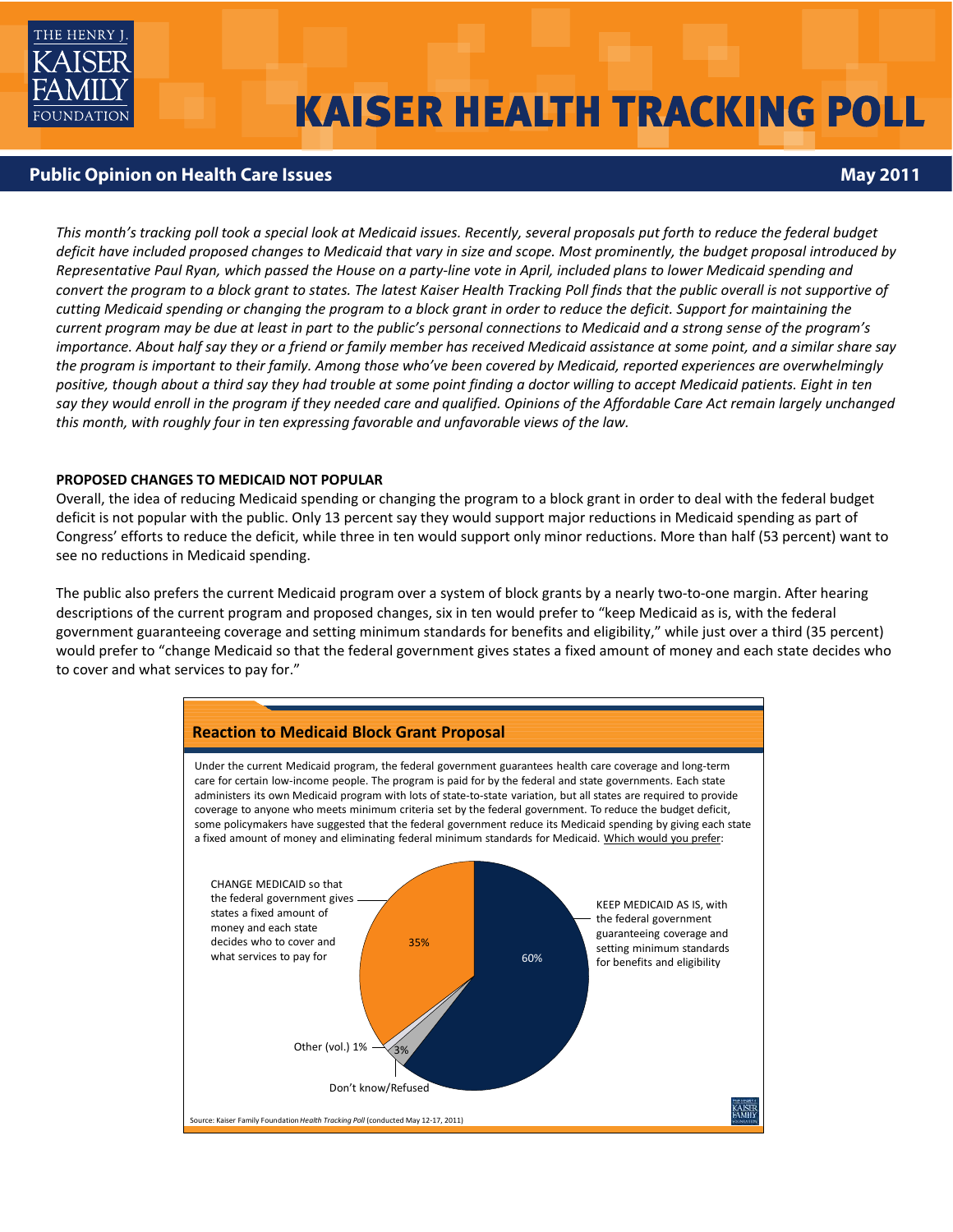Arguments for and against the block grant proposal move opinion slightly in either direction. For example, when the 60 percent who initially opposed the proposal were told that supporters say it will "help reduce the federal budget deficit and give states greater flexibility to tailor their Medicaid programs to match their residents' needs and their own state budgets," 14 percent of them changed their position, so that overall support for changing Medicaid inched up from 35 percent to 44 percent. This results in a more mixed opinion overall: 44 percent support the proposed change, while 49 percent prefer to keep Medicaid as is. On the other hand, when the 35 percent who initially supported the proposal were told that opponents say it will "increase the number of uninsured, increase financial pressure on states and health care providers, and cause more low‐income people to go without health care and long-term care services, particularly during tough economic times," 26 percent of them changed their position, resulting in an increase in the overall share who prefer to keep Medicaid as is from 60 percent to 69 percent. In this scenario, the share supporting a block grant falls to 25 percent.



Familiar partisan differences are evident in the public's reactions to questions of Medicaid funding and block grants. While seven in ten Democrats (69 percent) and more than half of independents (54 percent) want *no* reductions in Medicaid spending to reduce the deficit, a plurality of Republicans (44 percent) would support minor reductions, and two in ten want major reductions. On the block grant question, eight in ten Democrats (79 percent) prefer to keep Medicaid as is, while a majority (57 percent) of Republicans favors the proposed change. Independents mirror the public overall, with six in ten preferring the current Medicaid system and 36 percent wanting to change it to a block grant.

| Percent who say they would prefer to:                                                                                                                      |                  | <b>Political Party Self-Identification</b> |                    |
|------------------------------------------------------------------------------------------------------------------------------------------------------------|------------------|--------------------------------------------|--------------------|
|                                                                                                                                                            | <b>Democrats</b> | Independents                               | <b>Republicans</b> |
| Keep Medicaid as is, with the federal government<br>guaranteeing coverage and setting minimum<br>standards for benefits and eligibility                    | 79%              | 60%                                        | 39%                |
| Change Medicaid so that the federal government<br>gives states a fixed amount of money and each state<br>decides who to cover and what services to pay for | 18               | 36                                         | 57                 |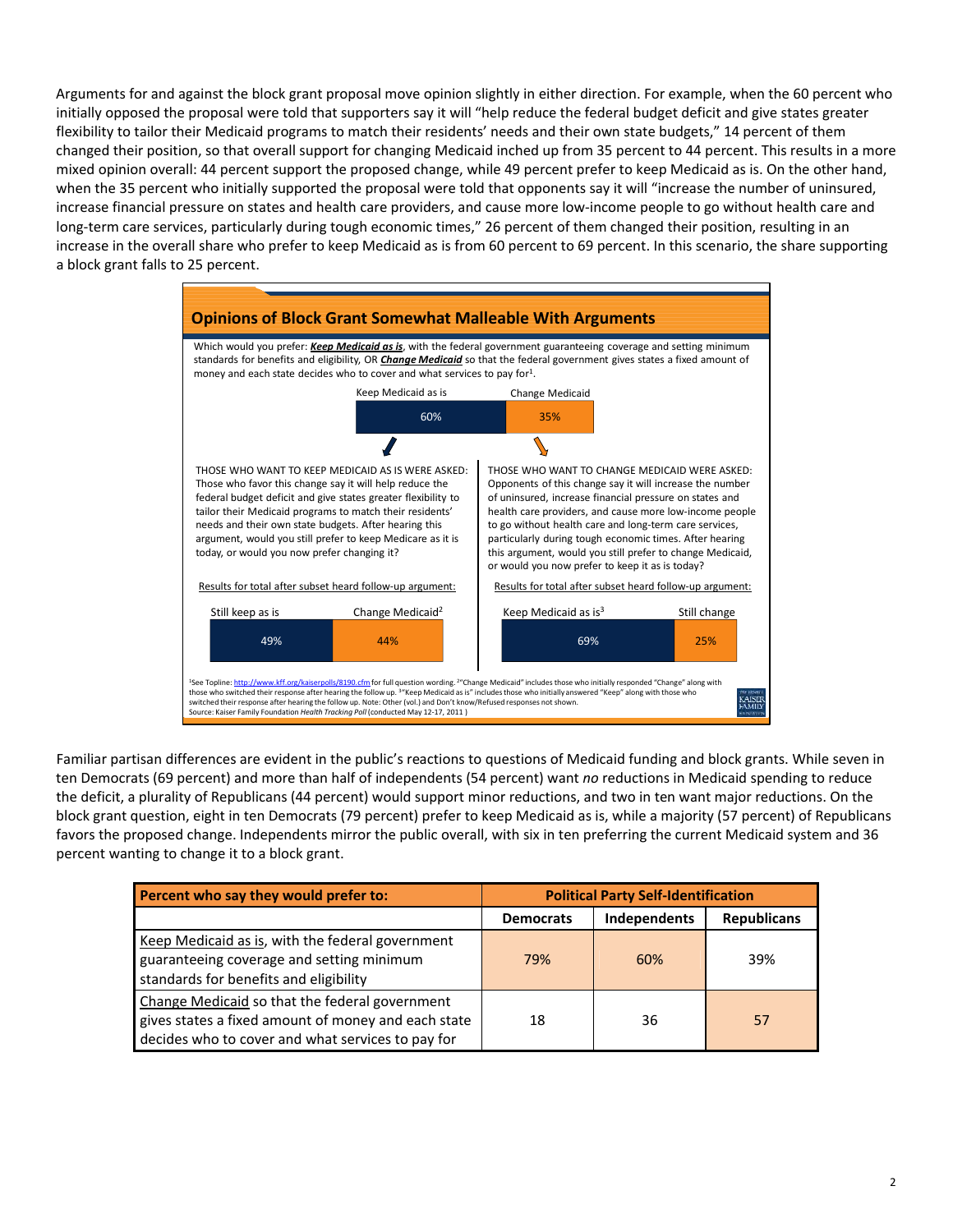## **HALF REPORT PERSONAL CONNECTIONS TO MEDICAID**

The public's resistance to changing Medicaid may be at least partially rooted in their own personal connections to the program. About half of Americans (51 percent) report some level of personal connection to Medicaid, either having received health coverage, long‐term care, or Medicare premium assistance from Medicaid themselves (20 percent), or having a friend or family member who has gotten this type of assistance (31 percent)<sup>1</sup>. Similarly, about half the public (49 percent) says Medicaid is "very" or "somewhat" important for them and their family. Those who see the program as important cite a variety of reasons, including knowing that a safety net exists to protect low-income people (71 percent say this is a major reason) and feeling they or a family member may need to rely on Medicaid in the future (63 percent). Many of those who say the program is important also cite as major reasons the fact that they or someone they know has received health coverage (58 percent) or long‐term care services (43 percent) from Medicaid.



Those who say they themselves or a friend or family member has received help from Medicaid are much more likely than those with no personal connection to rate the program as important for them and their family. Fully six in ten of those who have been covered by the program say Medicaid is "very important" to them and their families, compared with just 16 percent of those who say neither they nor any of their friends or family members have ever been covered by Medicaid.

| How important for you and your family is the Medicaid program? (By level of personal connection to Medicaid) |                                                                              |                                                                                                 |                                                                   |  |  |  |  |
|--------------------------------------------------------------------------------------------------------------|------------------------------------------------------------------------------|-------------------------------------------------------------------------------------------------|-------------------------------------------------------------------|--|--|--|--|
|                                                                                                              | Among those who have<br>personally ever received<br><b>Medicaid benefits</b> | Among those with a friend or family<br>member who has ever received<br><b>Medicaid benefits</b> | Among those who have<br>had no experience with<br><b>Medicaid</b> |  |  |  |  |
| Very important                                                                                               | 60%                                                                          | 23%                                                                                             | 16%                                                               |  |  |  |  |
| Somewhat important                                                                                           | 22                                                                           | 32                                                                                              | 16                                                                |  |  |  |  |
| Not too important                                                                                            | ь                                                                            |                                                                                                 | 23                                                                |  |  |  |  |
| Not at all important                                                                                         | 11                                                                           |                                                                                                 | 43                                                                |  |  |  |  |

 $1$  For questions about personal and friend/family experience with Medicaid, respondents were asked about health insurance received through "the Medicaid program, which may also be known in your state as (INSERT STATE‐SPECIFIC NAME)," since actual Medicaid program names and insurance options vary from state to state. Among the 20 percent who said they *personally* had ever received health insurance, long-term care, or Medicare premium assistance from Medicaid, 37 percent live have a family income less than \$20,000 per year, and 70 percent have incomes under \$40,000; 25 percent say Medicaid is *currently* their main source of insurance coverage, 16 percent are currently on Medicare, and 22 percent are uninsured; 70 percent are under age 50, and 10 percent are age 65 and over; 26 percent say they are in fair or poor health.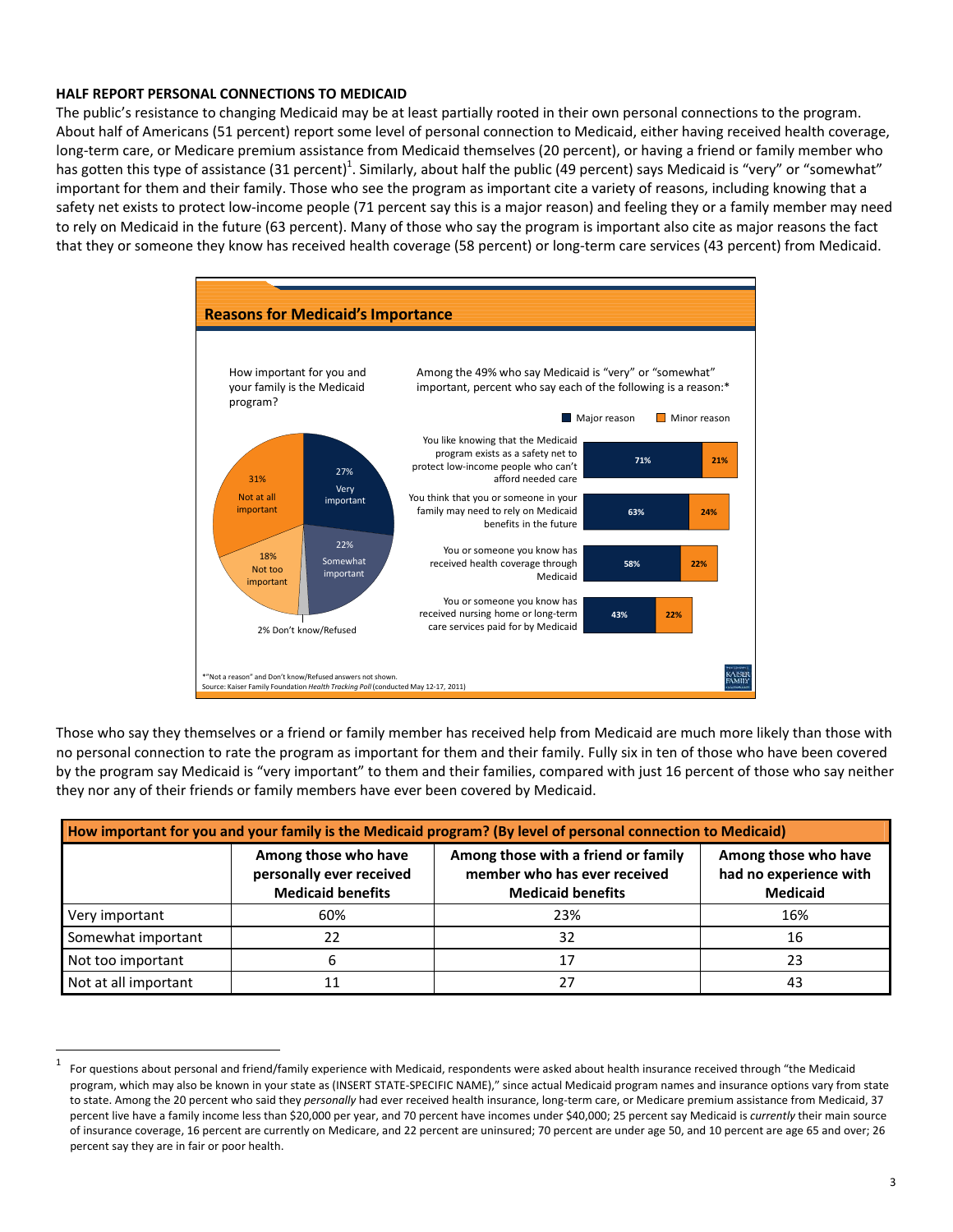As Medicaid is poised to expand under the Affordable Care Act, eight in ten adults (81 percent) say that if they were uninsured, needed health care, and qualified for Medicaid, they would enroll in the program.

#### **OVERALL EXPERIENCES WITH MEDICAID POSITIVE, BUT SOME REPORT PROBLEMS**

Among the 20 percent of adults who have *personally* ever received Medicaid benefits, the vast majority (86 percent) say that their

overall experiences with the program have been positive, including nearly half (45 percent) who say they were "very" positive. This is very similar to ratings of their current health plan among those covered by private health insurance (89 percent positive, including 44 percent "very" positive).

Despite these overall positive ratings, some people do report having experienced problems with Medicaid. Roughly a third (32 percent) of adults who have ever been on Medicaid say they've had problems at some point finding a doctor or other health care provider willing to accept Medicaid patients. By comparison, 13 percent of those currently covered by private insurance say they've had problems finding a doctor who accepts their current plan. While they provide a helpful contrast, these rates cannot be directly compared, since the Medicaid question was asked of



those who have *ever* been in the program, and the private insurance question was asked about experiences with their current health plan among those who *currently* have private coverage.



About a quarter (26 percent) of those who've been covered by the program say they've ever experienced problems getting Medicaid to cover or pay for health care services. Again, while not directly comparable, this is similar to the share of those with private insurance who say they've had this problem with their current health plan (22 percent). Although enrollment procedures have changed substantially in the past decade, one in five (21 percent) of those who have ever been on Medicaid say they have had problems when trying to enroll the program.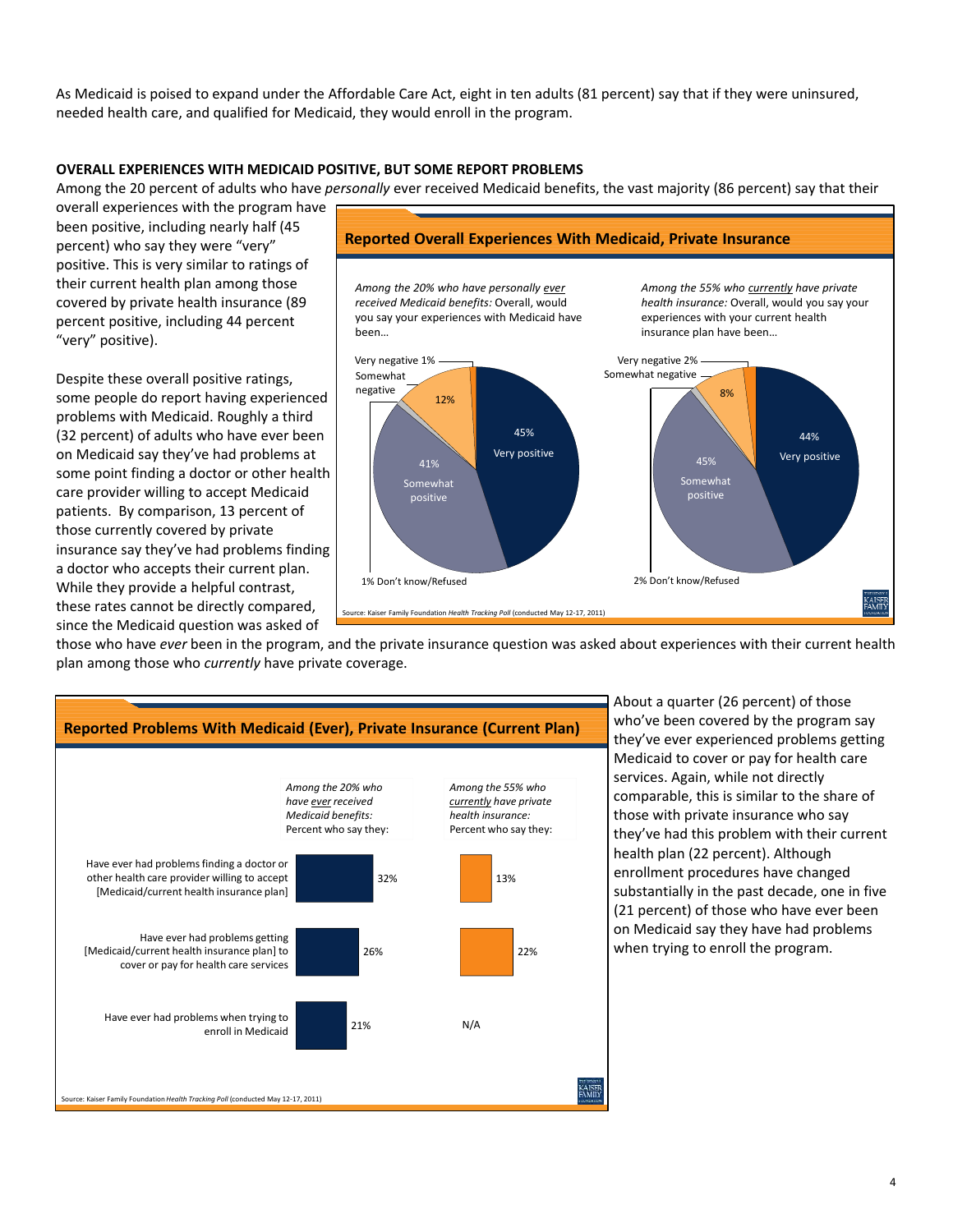### **MANY STILL UNAWARE OF BASIC FACTS ABOUT MEDICAID**

While the public's level of knowledge about Medicaid has inched up a bit since 2005, large shares remain uninformed about some basic facts surrounding the program.

Just over half the public (56 percent) recognizes Medicaid as the government program providing coverage for many low‐income families, regardless of age, a share that has increased slightly since 2005 (when it stood at 47 percent). Still, significant shares believe such coverage comes from Medicare (20 percent) or "some other government program" (17 percent). While just over half (58 percent) correctly answer that Medicaid is paid for by both the federal and state governments, some people think the program's funding comes solely from the federal government (22 percent) or from the states (14 percent).

General public perceptions about who is eligible for Medicaid are fairly accurate, with majorities saying Medicaid covers low‐income people with disabilities (84 percent), children (79 percent), people

#### **Basic Knowledge of Government Health Programs**



who need long-term care (74 percent), parents (67 percent), and seniors (66 percent). About half (51 percent) think that low-income adults without children are eligible for Medicaid, a group that is generally not eligible for coverage.

#### **OPINIONS OF THE ACA: STEADY STATE CONTINUES**

The public's views of the health reform law have changed little in the last month. Americans remain divided on the law overall, with 42 percent in May having a favorable opinion of the law and 44 percent viewing it unfavorably. Three in ten continue to want to see the law expanded, while one in five each want it kept as is (21 percent), repealed and replaced with a GOP alternative (19 percent), or repealed outright (19 percent). The public also continues to disapprove of cutting off funding for the law's implementation by about two-toone (33 percent approve, 63 percent disapprove), and to be divided on whether they themselves, the country as a whole, and seniors as a group will be better off or worse off under health reform. At this point, small shares perceived that they have personally benefited from the law (14 percent) or been harmed by it (18 percent). Partisan divisions continue on all of these questions.

#### **Views on Health Reform Remain Divided**

As you may know, a health reform bill was signed into law early last year. Given what you know about the health reform law, do you have a generally favorable or generally unfavorable opinion of it?